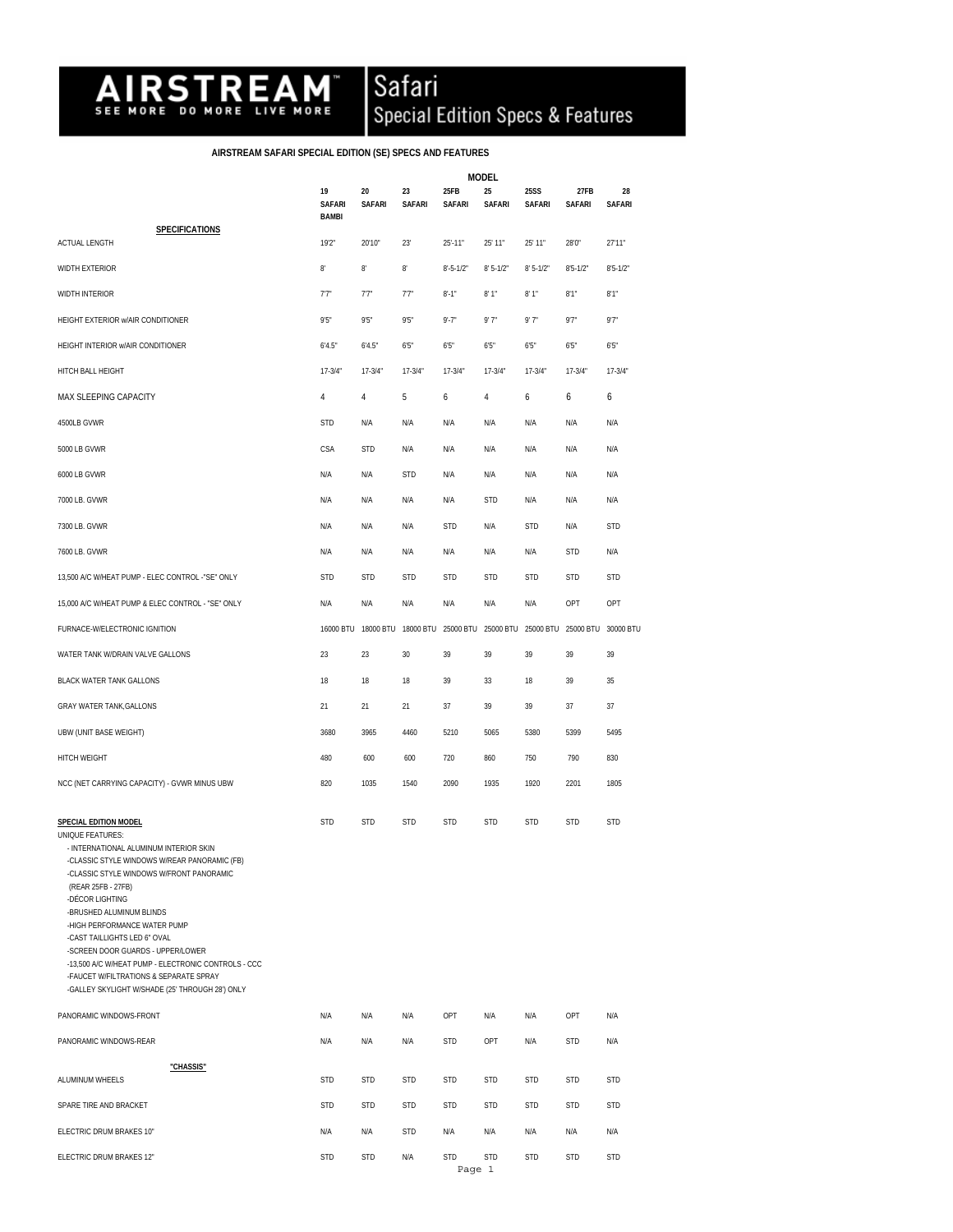## Airstream, Inc. **AIRSTREAM SAFARI SPECIAL EDITION (SE) SPECS AND FEATURES**

| 19<br>20<br>23<br>25FB<br>25<br><b>25SS</b><br>27FB<br><b>SAFARI</b><br><b>SAFARI</b><br>SAFARI<br>SAFARI<br>SAFARI<br>SAFARI<br><b>SAFARI</b><br>ELECTRIC HITCH JACK<br><b>STD</b><br><b>STD</b><br><b>STD</b><br><b>STD</b><br><b>STD</b><br><b>STD</b><br><b>STD</b><br>STABILIZER JACKS<br>4<br>4<br>4<br>$\overline{4}$<br>4<br>$\overline{4}$<br>4<br>4<br>SINGLE STEEL STEP<br><b>STD</b><br>N/A<br>N/A<br>N/A<br>N/A<br>N/A<br>N/A<br>N/A<br>DOUBLE STEEL STEP<br><b>STD</b><br><b>STD</b><br><b>STD</b><br><b>STD</b><br><b>STD</b><br><b>STD</b><br>N/A<br><b>STD</b><br>"EXTERIOR"<br>POLISHED REAR BUMPER W/ STORAGE<br><b>STD</b><br><b>STD</b><br><b>STD</b><br><b>STD</b><br><b>STD</b><br><b>STD</b><br><b>STD</b><br>SAFARI GRAPHICS BLACK W/CHROME RUBRAIL INSERT<br><b>STD</b><br><b>STD</b><br><b>STD</b><br><b>STD</b><br><b>STD</b><br><b>STD</b><br><b>STD</b><br>LPG BOTTLE COVER (ALUMINUM)<br><b>STD</b><br><b>STD</b><br><b>STD</b><br><b>STD</b><br><b>STD</b><br><b>STD</b><br><b>STD</b><br>UNDERBELLY-ENCLOSED & INSULATED<br><b>STD</b><br><b>STD</b><br><b>STD</b><br><b>STD</b><br><b>STD</b><br><b>STD</b><br><b>STD</b><br>CURBSIDE PATIO AWNING<br>9'8"<br>11'3.25"<br>13'5''<br>$16'4-5"$<br>16'4.5"<br>16'4.5"<br>18'5.5"<br>WINDOW AWNING PACKAGE - "SE" ONLY<br>OPT<br>OPT<br>OPT<br>OPT<br>OPT<br>OPT<br>OPT<br>SOLAR STONE GUARD<br><b>STD</b><br><b>STD</b><br><b>STD</b><br><b>STD</b><br><b>STD</b><br><b>STD</b><br><b>STD</b><br>WRAP PROTECTORS - STAINLESS STEEL<br><b>STD</b><br><b>STD</b><br><b>STD</b><br><b>STD</b><br><b>STD</b><br><b>STD</b><br><b>STD</b><br>CAST TAILLIGHT - 6" LED OVAL - "SE" ONLY<br><b>STD</b><br><b>STD</b><br><b>STD</b><br><b>STD</b><br><b>STD</b><br><b>STD</b><br><b>STD</b><br><b>EXTERIOR SHOWER</b><br><b>STD</b><br><b>STD</b><br><b>STD</b><br>N/A<br><b>STD</b><br>N/A<br>N/A<br>N/A<br>EXTERIOR GRAPHICS PACKAGE<br>OPT<br>OPT<br>OPT<br>OPT<br>OPT<br>OPT<br>OPT<br>OPT<br>"WINDOWS & DOORS"<br>SOLAR GRAY SGL. VENT WINDOWS<br><b>STD</b><br><b>STD</b><br><b>STD</b><br><b>STD</b><br><b>STD</b><br><b>STD</b><br><b>STD</b><br>SOLAR GRAY FRONT ROUND CORNER WINDOW<br><b>STD</b><br><b>STD</b><br><b>STD</b><br><b>STD</b><br><b>STD</b><br><b>STD</b><br><b>STD</b><br>SOLAR GRAY REAR ROUND CORNER WINDOW<br><b>STD</b><br><b>STD</b><br><b>STD</b><br><b>STD</b><br>N/A<br><b>STD</b><br><b>STD</b><br>KEYED DEADBOLT - ENTRY DOOR<br><b>STD</b><br><b>STD</b><br><b>STD</b><br><b>STD</b><br><b>STD</b><br><b>STD</b><br><b>STD</b><br>SKYLIGHT W/BLACKOUT SHADE - GALLEY<br>N/A<br>N/A<br>N/A<br><b>STD</b><br><b>STD</b><br><b>STD</b><br><b>STD</b><br><b>SCREEN DOOR GUARDS</b><br><b>STD</b><br><b>STD</b><br><b>STD</b><br><b>STD</b><br><b>STD</b><br><b>STD</b><br><b>STD</b><br>"DECOR INTERIOR"<br>AVAILABLE COLOR SCHEMES<br><b>STRATUS</b><br>OPT<br>OPT<br>OPT<br>OPT<br>OPT<br>OPT<br>OPT<br>OPT<br>OATMEAL<br>OPT<br>OPT<br>OPT<br>OPT<br>OPT<br>OPT<br>OPT<br>OPT<br>OPT<br>OPT<br>OPT<br>MIDNIGHT SUN<br>OPT<br>OPT<br>OPT<br>OPT<br>OPT<br><b>BUTTERSCOTCH</b><br>OPT<br>OPT<br>OPT<br>OPT<br>OPT<br>OPT<br>OPT<br>OPT<br>OPT<br>OPT<br>OPT<br>OPT<br>OPT<br>KIWI<br>SAND CRYSTAL LAMINATE INTERIOR<br><b>STD</b><br><b>STD</b><br><b>STD</b><br><b>STD</b><br><b>STD</b><br><b>STD</b><br><b>STD</b><br>LABRADOR GRANITE LAMINATE - WITH MIDNIGHT SUN<br>OPT<br>OPT<br>OPT<br>OPT<br>OPT<br>OPT<br>OPT<br>COLOR SCHEME ONLY<br>OVERHEAD ROOFLOCKERS W/RADIUS DOORS<br><b>STD</b><br><b>STD</b><br><b>STD</b><br><b>STD</b><br><b>STD</b><br><b>STD</b><br><b>STD</b><br>VINYL FLOORING THROUGHOUT<br><b>STD</b><br><b>STD</b><br><b>STD</b><br>N/A<br>N/A<br><b>STD</b><br>N/A<br>N/A<br>VINYL FLOORING KITCHEN & BATH<br>N/A<br>N/A<br>N/A<br><b>STD</b><br>N/A<br>N/A<br>N/A<br>VINYL FLOORING THROUGHOUT EXCEPT FORWARD<br>N/A<br>N/A<br>N/A<br><b>STD</b><br>N/A<br>N/A<br><b>STD</b><br>N/A<br><b>BEDROOM</b><br>SATIN FINISH HARDWARE<br><b>STD</b><br><b>STD</b><br><b>STD</b><br><b>STD</b><br><b>STD</b><br><b>STD</b><br><b>STD</b><br>"DECOR BEDROOM"<br>1<br>$\overline{7}$<br>$\mathbf{1}$<br>4/3<br>4/3<br>4/3<br>REMOVABLE, BED STORAGE BOXES<br>$\mathbf{1}$<br>3<br>FOAM MATTRESS W/QUILTED COVER<br><b>STD</b><br><b>STD</b><br><b>STD</b><br><b>STD</b><br><b>STD</b><br><b>STD</b><br><b>STD</b><br>WARDROBE W/ EURO STYLE LIGHT<br><b>STD</b><br><b>STD</b><br><b>STD</b><br><b>STD</b><br><b>STD</b><br><b>STD</b><br><b>STD</b> |                |  |  | <b>MODEL</b> |  |  |                     |
|---------------------------------------------------------------------------------------------------------------------------------------------------------------------------------------------------------------------------------------------------------------------------------------------------------------------------------------------------------------------------------------------------------------------------------------------------------------------------------------------------------------------------------------------------------------------------------------------------------------------------------------------------------------------------------------------------------------------------------------------------------------------------------------------------------------------------------------------------------------------------------------------------------------------------------------------------------------------------------------------------------------------------------------------------------------------------------------------------------------------------------------------------------------------------------------------------------------------------------------------------------------------------------------------------------------------------------------------------------------------------------------------------------------------------------------------------------------------------------------------------------------------------------------------------------------------------------------------------------------------------------------------------------------------------------------------------------------------------------------------------------------------------------------------------------------------------------------------------------------------------------------------------------------------------------------------------------------------------------------------------------------------------------------------------------------------------------------------------------------------------------------------------------------------------------------------------------------------------------------------------------------------------------------------------------------------------------------------------------------------------------------------------------------------------------------------------------------------------------------------------------------------------------------------------------------------------------------------------------------------------------------------------------------------------------------------------------------------------------------------------------------------------------------------------------------------------------------------------------------------------------------------------------------------------------------------------------------------------------------------------------------------------------------------------------------------------------------------------------------------------------------------------------------------------------------------------------------------------------------------------------------------------------------------------------------------------------------------------------------------------------------------------------------------------------------------------------------------------------------------------------------------------------------------------------------------------------------------------------------------------------------------------------------------------------------------------------------------------------------------------------------------------------------------------------------------------------------------------------------------------------------------------------------------------------------------------------------------------------------------------------------------------------------------------------------------------------------------------------------------------------------------------------------------------------------------------------------------------------------------------------------------------------------------------------------------------------------------------------------------------------------------------------------------------------------------------------------------------------|----------------|--|--|--------------|--|--|---------------------|
|                                                                                                                                                                                                                                                                                                                                                                                                                                                                                                                                                                                                                                                                                                                                                                                                                                                                                                                                                                                                                                                                                                                                                                                                                                                                                                                                                                                                                                                                                                                                                                                                                                                                                                                                                                                                                                                                                                                                                                                                                                                                                                                                                                                                                                                                                                                                                                                                                                                                                                                                                                                                                                                                                                                                                                                                                                                                                                                                                                                                                                                                                                                                                                                                                                                                                                                                                                                                                                                                                                                                                                                                                                                                                                                                                                                                                                                                                                                                                                                                                                                                                                                                                                                                                                                                                                                                                                                                                                                                                 |                |  |  |              |  |  | 28<br><b>SAFARI</b> |
|                                                                                                                                                                                                                                                                                                                                                                                                                                                                                                                                                                                                                                                                                                                                                                                                                                                                                                                                                                                                                                                                                                                                                                                                                                                                                                                                                                                                                                                                                                                                                                                                                                                                                                                                                                                                                                                                                                                                                                                                                                                                                                                                                                                                                                                                                                                                                                                                                                                                                                                                                                                                                                                                                                                                                                                                                                                                                                                                                                                                                                                                                                                                                                                                                                                                                                                                                                                                                                                                                                                                                                                                                                                                                                                                                                                                                                                                                                                                                                                                                                                                                                                                                                                                                                                                                                                                                                                                                                                                                 |                |  |  |              |  |  | <b>STD</b>          |
|                                                                                                                                                                                                                                                                                                                                                                                                                                                                                                                                                                                                                                                                                                                                                                                                                                                                                                                                                                                                                                                                                                                                                                                                                                                                                                                                                                                                                                                                                                                                                                                                                                                                                                                                                                                                                                                                                                                                                                                                                                                                                                                                                                                                                                                                                                                                                                                                                                                                                                                                                                                                                                                                                                                                                                                                                                                                                                                                                                                                                                                                                                                                                                                                                                                                                                                                                                                                                                                                                                                                                                                                                                                                                                                                                                                                                                                                                                                                                                                                                                                                                                                                                                                                                                                                                                                                                                                                                                                                                 |                |  |  |              |  |  |                     |
|                                                                                                                                                                                                                                                                                                                                                                                                                                                                                                                                                                                                                                                                                                                                                                                                                                                                                                                                                                                                                                                                                                                                                                                                                                                                                                                                                                                                                                                                                                                                                                                                                                                                                                                                                                                                                                                                                                                                                                                                                                                                                                                                                                                                                                                                                                                                                                                                                                                                                                                                                                                                                                                                                                                                                                                                                                                                                                                                                                                                                                                                                                                                                                                                                                                                                                                                                                                                                                                                                                                                                                                                                                                                                                                                                                                                                                                                                                                                                                                                                                                                                                                                                                                                                                                                                                                                                                                                                                                                                 |                |  |  |              |  |  |                     |
|                                                                                                                                                                                                                                                                                                                                                                                                                                                                                                                                                                                                                                                                                                                                                                                                                                                                                                                                                                                                                                                                                                                                                                                                                                                                                                                                                                                                                                                                                                                                                                                                                                                                                                                                                                                                                                                                                                                                                                                                                                                                                                                                                                                                                                                                                                                                                                                                                                                                                                                                                                                                                                                                                                                                                                                                                                                                                                                                                                                                                                                                                                                                                                                                                                                                                                                                                                                                                                                                                                                                                                                                                                                                                                                                                                                                                                                                                                                                                                                                                                                                                                                                                                                                                                                                                                                                                                                                                                                                                 |                |  |  |              |  |  |                     |
|                                                                                                                                                                                                                                                                                                                                                                                                                                                                                                                                                                                                                                                                                                                                                                                                                                                                                                                                                                                                                                                                                                                                                                                                                                                                                                                                                                                                                                                                                                                                                                                                                                                                                                                                                                                                                                                                                                                                                                                                                                                                                                                                                                                                                                                                                                                                                                                                                                                                                                                                                                                                                                                                                                                                                                                                                                                                                                                                                                                                                                                                                                                                                                                                                                                                                                                                                                                                                                                                                                                                                                                                                                                                                                                                                                                                                                                                                                                                                                                                                                                                                                                                                                                                                                                                                                                                                                                                                                                                                 |                |  |  |              |  |  | <b>STD</b>          |
|                                                                                                                                                                                                                                                                                                                                                                                                                                                                                                                                                                                                                                                                                                                                                                                                                                                                                                                                                                                                                                                                                                                                                                                                                                                                                                                                                                                                                                                                                                                                                                                                                                                                                                                                                                                                                                                                                                                                                                                                                                                                                                                                                                                                                                                                                                                                                                                                                                                                                                                                                                                                                                                                                                                                                                                                                                                                                                                                                                                                                                                                                                                                                                                                                                                                                                                                                                                                                                                                                                                                                                                                                                                                                                                                                                                                                                                                                                                                                                                                                                                                                                                                                                                                                                                                                                                                                                                                                                                                                 |                |  |  |              |  |  | <b>STD</b>          |
|                                                                                                                                                                                                                                                                                                                                                                                                                                                                                                                                                                                                                                                                                                                                                                                                                                                                                                                                                                                                                                                                                                                                                                                                                                                                                                                                                                                                                                                                                                                                                                                                                                                                                                                                                                                                                                                                                                                                                                                                                                                                                                                                                                                                                                                                                                                                                                                                                                                                                                                                                                                                                                                                                                                                                                                                                                                                                                                                                                                                                                                                                                                                                                                                                                                                                                                                                                                                                                                                                                                                                                                                                                                                                                                                                                                                                                                                                                                                                                                                                                                                                                                                                                                                                                                                                                                                                                                                                                                                                 |                |  |  |              |  |  | <b>STD</b>          |
|                                                                                                                                                                                                                                                                                                                                                                                                                                                                                                                                                                                                                                                                                                                                                                                                                                                                                                                                                                                                                                                                                                                                                                                                                                                                                                                                                                                                                                                                                                                                                                                                                                                                                                                                                                                                                                                                                                                                                                                                                                                                                                                                                                                                                                                                                                                                                                                                                                                                                                                                                                                                                                                                                                                                                                                                                                                                                                                                                                                                                                                                                                                                                                                                                                                                                                                                                                                                                                                                                                                                                                                                                                                                                                                                                                                                                                                                                                                                                                                                                                                                                                                                                                                                                                                                                                                                                                                                                                                                                 |                |  |  |              |  |  | <b>STD</b>          |
|                                                                                                                                                                                                                                                                                                                                                                                                                                                                                                                                                                                                                                                                                                                                                                                                                                                                                                                                                                                                                                                                                                                                                                                                                                                                                                                                                                                                                                                                                                                                                                                                                                                                                                                                                                                                                                                                                                                                                                                                                                                                                                                                                                                                                                                                                                                                                                                                                                                                                                                                                                                                                                                                                                                                                                                                                                                                                                                                                                                                                                                                                                                                                                                                                                                                                                                                                                                                                                                                                                                                                                                                                                                                                                                                                                                                                                                                                                                                                                                                                                                                                                                                                                                                                                                                                                                                                                                                                                                                                 |                |  |  |              |  |  | 18'4.5"             |
|                                                                                                                                                                                                                                                                                                                                                                                                                                                                                                                                                                                                                                                                                                                                                                                                                                                                                                                                                                                                                                                                                                                                                                                                                                                                                                                                                                                                                                                                                                                                                                                                                                                                                                                                                                                                                                                                                                                                                                                                                                                                                                                                                                                                                                                                                                                                                                                                                                                                                                                                                                                                                                                                                                                                                                                                                                                                                                                                                                                                                                                                                                                                                                                                                                                                                                                                                                                                                                                                                                                                                                                                                                                                                                                                                                                                                                                                                                                                                                                                                                                                                                                                                                                                                                                                                                                                                                                                                                                                                 |                |  |  |              |  |  | OPT                 |
|                                                                                                                                                                                                                                                                                                                                                                                                                                                                                                                                                                                                                                                                                                                                                                                                                                                                                                                                                                                                                                                                                                                                                                                                                                                                                                                                                                                                                                                                                                                                                                                                                                                                                                                                                                                                                                                                                                                                                                                                                                                                                                                                                                                                                                                                                                                                                                                                                                                                                                                                                                                                                                                                                                                                                                                                                                                                                                                                                                                                                                                                                                                                                                                                                                                                                                                                                                                                                                                                                                                                                                                                                                                                                                                                                                                                                                                                                                                                                                                                                                                                                                                                                                                                                                                                                                                                                                                                                                                                                 |                |  |  |              |  |  | <b>STD</b>          |
|                                                                                                                                                                                                                                                                                                                                                                                                                                                                                                                                                                                                                                                                                                                                                                                                                                                                                                                                                                                                                                                                                                                                                                                                                                                                                                                                                                                                                                                                                                                                                                                                                                                                                                                                                                                                                                                                                                                                                                                                                                                                                                                                                                                                                                                                                                                                                                                                                                                                                                                                                                                                                                                                                                                                                                                                                                                                                                                                                                                                                                                                                                                                                                                                                                                                                                                                                                                                                                                                                                                                                                                                                                                                                                                                                                                                                                                                                                                                                                                                                                                                                                                                                                                                                                                                                                                                                                                                                                                                                 |                |  |  |              |  |  | <b>STD</b>          |
|                                                                                                                                                                                                                                                                                                                                                                                                                                                                                                                                                                                                                                                                                                                                                                                                                                                                                                                                                                                                                                                                                                                                                                                                                                                                                                                                                                                                                                                                                                                                                                                                                                                                                                                                                                                                                                                                                                                                                                                                                                                                                                                                                                                                                                                                                                                                                                                                                                                                                                                                                                                                                                                                                                                                                                                                                                                                                                                                                                                                                                                                                                                                                                                                                                                                                                                                                                                                                                                                                                                                                                                                                                                                                                                                                                                                                                                                                                                                                                                                                                                                                                                                                                                                                                                                                                                                                                                                                                                                                 |                |  |  |              |  |  | <b>STD</b>          |
|                                                                                                                                                                                                                                                                                                                                                                                                                                                                                                                                                                                                                                                                                                                                                                                                                                                                                                                                                                                                                                                                                                                                                                                                                                                                                                                                                                                                                                                                                                                                                                                                                                                                                                                                                                                                                                                                                                                                                                                                                                                                                                                                                                                                                                                                                                                                                                                                                                                                                                                                                                                                                                                                                                                                                                                                                                                                                                                                                                                                                                                                                                                                                                                                                                                                                                                                                                                                                                                                                                                                                                                                                                                                                                                                                                                                                                                                                                                                                                                                                                                                                                                                                                                                                                                                                                                                                                                                                                                                                 |                |  |  |              |  |  |                     |
|                                                                                                                                                                                                                                                                                                                                                                                                                                                                                                                                                                                                                                                                                                                                                                                                                                                                                                                                                                                                                                                                                                                                                                                                                                                                                                                                                                                                                                                                                                                                                                                                                                                                                                                                                                                                                                                                                                                                                                                                                                                                                                                                                                                                                                                                                                                                                                                                                                                                                                                                                                                                                                                                                                                                                                                                                                                                                                                                                                                                                                                                                                                                                                                                                                                                                                                                                                                                                                                                                                                                                                                                                                                                                                                                                                                                                                                                                                                                                                                                                                                                                                                                                                                                                                                                                                                                                                                                                                                                                 |                |  |  |              |  |  |                     |
|                                                                                                                                                                                                                                                                                                                                                                                                                                                                                                                                                                                                                                                                                                                                                                                                                                                                                                                                                                                                                                                                                                                                                                                                                                                                                                                                                                                                                                                                                                                                                                                                                                                                                                                                                                                                                                                                                                                                                                                                                                                                                                                                                                                                                                                                                                                                                                                                                                                                                                                                                                                                                                                                                                                                                                                                                                                                                                                                                                                                                                                                                                                                                                                                                                                                                                                                                                                                                                                                                                                                                                                                                                                                                                                                                                                                                                                                                                                                                                                                                                                                                                                                                                                                                                                                                                                                                                                                                                                                                 |                |  |  |              |  |  |                     |
|                                                                                                                                                                                                                                                                                                                                                                                                                                                                                                                                                                                                                                                                                                                                                                                                                                                                                                                                                                                                                                                                                                                                                                                                                                                                                                                                                                                                                                                                                                                                                                                                                                                                                                                                                                                                                                                                                                                                                                                                                                                                                                                                                                                                                                                                                                                                                                                                                                                                                                                                                                                                                                                                                                                                                                                                                                                                                                                                                                                                                                                                                                                                                                                                                                                                                                                                                                                                                                                                                                                                                                                                                                                                                                                                                                                                                                                                                                                                                                                                                                                                                                                                                                                                                                                                                                                                                                                                                                                                                 |                |  |  |              |  |  | <b>STD</b>          |
|                                                                                                                                                                                                                                                                                                                                                                                                                                                                                                                                                                                                                                                                                                                                                                                                                                                                                                                                                                                                                                                                                                                                                                                                                                                                                                                                                                                                                                                                                                                                                                                                                                                                                                                                                                                                                                                                                                                                                                                                                                                                                                                                                                                                                                                                                                                                                                                                                                                                                                                                                                                                                                                                                                                                                                                                                                                                                                                                                                                                                                                                                                                                                                                                                                                                                                                                                                                                                                                                                                                                                                                                                                                                                                                                                                                                                                                                                                                                                                                                                                                                                                                                                                                                                                                                                                                                                                                                                                                                                 |                |  |  |              |  |  | <b>STD</b>          |
|                                                                                                                                                                                                                                                                                                                                                                                                                                                                                                                                                                                                                                                                                                                                                                                                                                                                                                                                                                                                                                                                                                                                                                                                                                                                                                                                                                                                                                                                                                                                                                                                                                                                                                                                                                                                                                                                                                                                                                                                                                                                                                                                                                                                                                                                                                                                                                                                                                                                                                                                                                                                                                                                                                                                                                                                                                                                                                                                                                                                                                                                                                                                                                                                                                                                                                                                                                                                                                                                                                                                                                                                                                                                                                                                                                                                                                                                                                                                                                                                                                                                                                                                                                                                                                                                                                                                                                                                                                                                                 |                |  |  |              |  |  | <b>STD</b>          |
|                                                                                                                                                                                                                                                                                                                                                                                                                                                                                                                                                                                                                                                                                                                                                                                                                                                                                                                                                                                                                                                                                                                                                                                                                                                                                                                                                                                                                                                                                                                                                                                                                                                                                                                                                                                                                                                                                                                                                                                                                                                                                                                                                                                                                                                                                                                                                                                                                                                                                                                                                                                                                                                                                                                                                                                                                                                                                                                                                                                                                                                                                                                                                                                                                                                                                                                                                                                                                                                                                                                                                                                                                                                                                                                                                                                                                                                                                                                                                                                                                                                                                                                                                                                                                                                                                                                                                                                                                                                                                 |                |  |  |              |  |  | <b>STD</b>          |
|                                                                                                                                                                                                                                                                                                                                                                                                                                                                                                                                                                                                                                                                                                                                                                                                                                                                                                                                                                                                                                                                                                                                                                                                                                                                                                                                                                                                                                                                                                                                                                                                                                                                                                                                                                                                                                                                                                                                                                                                                                                                                                                                                                                                                                                                                                                                                                                                                                                                                                                                                                                                                                                                                                                                                                                                                                                                                                                                                                                                                                                                                                                                                                                                                                                                                                                                                                                                                                                                                                                                                                                                                                                                                                                                                                                                                                                                                                                                                                                                                                                                                                                                                                                                                                                                                                                                                                                                                                                                                 |                |  |  |              |  |  | <b>STD</b>          |
|                                                                                                                                                                                                                                                                                                                                                                                                                                                                                                                                                                                                                                                                                                                                                                                                                                                                                                                                                                                                                                                                                                                                                                                                                                                                                                                                                                                                                                                                                                                                                                                                                                                                                                                                                                                                                                                                                                                                                                                                                                                                                                                                                                                                                                                                                                                                                                                                                                                                                                                                                                                                                                                                                                                                                                                                                                                                                                                                                                                                                                                                                                                                                                                                                                                                                                                                                                                                                                                                                                                                                                                                                                                                                                                                                                                                                                                                                                                                                                                                                                                                                                                                                                                                                                                                                                                                                                                                                                                                                 |                |  |  |              |  |  | <b>STD</b>          |
|                                                                                                                                                                                                                                                                                                                                                                                                                                                                                                                                                                                                                                                                                                                                                                                                                                                                                                                                                                                                                                                                                                                                                                                                                                                                                                                                                                                                                                                                                                                                                                                                                                                                                                                                                                                                                                                                                                                                                                                                                                                                                                                                                                                                                                                                                                                                                                                                                                                                                                                                                                                                                                                                                                                                                                                                                                                                                                                                                                                                                                                                                                                                                                                                                                                                                                                                                                                                                                                                                                                                                                                                                                                                                                                                                                                                                                                                                                                                                                                                                                                                                                                                                                                                                                                                                                                                                                                                                                                                                 |                |  |  |              |  |  |                     |
|                                                                                                                                                                                                                                                                                                                                                                                                                                                                                                                                                                                                                                                                                                                                                                                                                                                                                                                                                                                                                                                                                                                                                                                                                                                                                                                                                                                                                                                                                                                                                                                                                                                                                                                                                                                                                                                                                                                                                                                                                                                                                                                                                                                                                                                                                                                                                                                                                                                                                                                                                                                                                                                                                                                                                                                                                                                                                                                                                                                                                                                                                                                                                                                                                                                                                                                                                                                                                                                                                                                                                                                                                                                                                                                                                                                                                                                                                                                                                                                                                                                                                                                                                                                                                                                                                                                                                                                                                                                                                 |                |  |  |              |  |  |                     |
|                                                                                                                                                                                                                                                                                                                                                                                                                                                                                                                                                                                                                                                                                                                                                                                                                                                                                                                                                                                                                                                                                                                                                                                                                                                                                                                                                                                                                                                                                                                                                                                                                                                                                                                                                                                                                                                                                                                                                                                                                                                                                                                                                                                                                                                                                                                                                                                                                                                                                                                                                                                                                                                                                                                                                                                                                                                                                                                                                                                                                                                                                                                                                                                                                                                                                                                                                                                                                                                                                                                                                                                                                                                                                                                                                                                                                                                                                                                                                                                                                                                                                                                                                                                                                                                                                                                                                                                                                                                                                 |                |  |  |              |  |  | OPT                 |
|                                                                                                                                                                                                                                                                                                                                                                                                                                                                                                                                                                                                                                                                                                                                                                                                                                                                                                                                                                                                                                                                                                                                                                                                                                                                                                                                                                                                                                                                                                                                                                                                                                                                                                                                                                                                                                                                                                                                                                                                                                                                                                                                                                                                                                                                                                                                                                                                                                                                                                                                                                                                                                                                                                                                                                                                                                                                                                                                                                                                                                                                                                                                                                                                                                                                                                                                                                                                                                                                                                                                                                                                                                                                                                                                                                                                                                                                                                                                                                                                                                                                                                                                                                                                                                                                                                                                                                                                                                                                                 |                |  |  |              |  |  | OPT                 |
|                                                                                                                                                                                                                                                                                                                                                                                                                                                                                                                                                                                                                                                                                                                                                                                                                                                                                                                                                                                                                                                                                                                                                                                                                                                                                                                                                                                                                                                                                                                                                                                                                                                                                                                                                                                                                                                                                                                                                                                                                                                                                                                                                                                                                                                                                                                                                                                                                                                                                                                                                                                                                                                                                                                                                                                                                                                                                                                                                                                                                                                                                                                                                                                                                                                                                                                                                                                                                                                                                                                                                                                                                                                                                                                                                                                                                                                                                                                                                                                                                                                                                                                                                                                                                                                                                                                                                                                                                                                                                 |                |  |  |              |  |  | OPT                 |
|                                                                                                                                                                                                                                                                                                                                                                                                                                                                                                                                                                                                                                                                                                                                                                                                                                                                                                                                                                                                                                                                                                                                                                                                                                                                                                                                                                                                                                                                                                                                                                                                                                                                                                                                                                                                                                                                                                                                                                                                                                                                                                                                                                                                                                                                                                                                                                                                                                                                                                                                                                                                                                                                                                                                                                                                                                                                                                                                                                                                                                                                                                                                                                                                                                                                                                                                                                                                                                                                                                                                                                                                                                                                                                                                                                                                                                                                                                                                                                                                                                                                                                                                                                                                                                                                                                                                                                                                                                                                                 |                |  |  |              |  |  |                     |
|                                                                                                                                                                                                                                                                                                                                                                                                                                                                                                                                                                                                                                                                                                                                                                                                                                                                                                                                                                                                                                                                                                                                                                                                                                                                                                                                                                                                                                                                                                                                                                                                                                                                                                                                                                                                                                                                                                                                                                                                                                                                                                                                                                                                                                                                                                                                                                                                                                                                                                                                                                                                                                                                                                                                                                                                                                                                                                                                                                                                                                                                                                                                                                                                                                                                                                                                                                                                                                                                                                                                                                                                                                                                                                                                                                                                                                                                                                                                                                                                                                                                                                                                                                                                                                                                                                                                                                                                                                                                                 |                |  |  |              |  |  | <b>STD</b>          |
|                                                                                                                                                                                                                                                                                                                                                                                                                                                                                                                                                                                                                                                                                                                                                                                                                                                                                                                                                                                                                                                                                                                                                                                                                                                                                                                                                                                                                                                                                                                                                                                                                                                                                                                                                                                                                                                                                                                                                                                                                                                                                                                                                                                                                                                                                                                                                                                                                                                                                                                                                                                                                                                                                                                                                                                                                                                                                                                                                                                                                                                                                                                                                                                                                                                                                                                                                                                                                                                                                                                                                                                                                                                                                                                                                                                                                                                                                                                                                                                                                                                                                                                                                                                                                                                                                                                                                                                                                                                                                 |                |  |  |              |  |  | OPT                 |
|                                                                                                                                                                                                                                                                                                                                                                                                                                                                                                                                                                                                                                                                                                                                                                                                                                                                                                                                                                                                                                                                                                                                                                                                                                                                                                                                                                                                                                                                                                                                                                                                                                                                                                                                                                                                                                                                                                                                                                                                                                                                                                                                                                                                                                                                                                                                                                                                                                                                                                                                                                                                                                                                                                                                                                                                                                                                                                                                                                                                                                                                                                                                                                                                                                                                                                                                                                                                                                                                                                                                                                                                                                                                                                                                                                                                                                                                                                                                                                                                                                                                                                                                                                                                                                                                                                                                                                                                                                                                                 |                |  |  |              |  |  | <b>STD</b>          |
|                                                                                                                                                                                                                                                                                                                                                                                                                                                                                                                                                                                                                                                                                                                                                                                                                                                                                                                                                                                                                                                                                                                                                                                                                                                                                                                                                                                                                                                                                                                                                                                                                                                                                                                                                                                                                                                                                                                                                                                                                                                                                                                                                                                                                                                                                                                                                                                                                                                                                                                                                                                                                                                                                                                                                                                                                                                                                                                                                                                                                                                                                                                                                                                                                                                                                                                                                                                                                                                                                                                                                                                                                                                                                                                                                                                                                                                                                                                                                                                                                                                                                                                                                                                                                                                                                                                                                                                                                                                                                 |                |  |  |              |  |  |                     |
|                                                                                                                                                                                                                                                                                                                                                                                                                                                                                                                                                                                                                                                                                                                                                                                                                                                                                                                                                                                                                                                                                                                                                                                                                                                                                                                                                                                                                                                                                                                                                                                                                                                                                                                                                                                                                                                                                                                                                                                                                                                                                                                                                                                                                                                                                                                                                                                                                                                                                                                                                                                                                                                                                                                                                                                                                                                                                                                                                                                                                                                                                                                                                                                                                                                                                                                                                                                                                                                                                                                                                                                                                                                                                                                                                                                                                                                                                                                                                                                                                                                                                                                                                                                                                                                                                                                                                                                                                                                                                 |                |  |  |              |  |  | <b>STD</b>          |
|                                                                                                                                                                                                                                                                                                                                                                                                                                                                                                                                                                                                                                                                                                                                                                                                                                                                                                                                                                                                                                                                                                                                                                                                                                                                                                                                                                                                                                                                                                                                                                                                                                                                                                                                                                                                                                                                                                                                                                                                                                                                                                                                                                                                                                                                                                                                                                                                                                                                                                                                                                                                                                                                                                                                                                                                                                                                                                                                                                                                                                                                                                                                                                                                                                                                                                                                                                                                                                                                                                                                                                                                                                                                                                                                                                                                                                                                                                                                                                                                                                                                                                                                                                                                                                                                                                                                                                                                                                                                                 |                |  |  |              |  |  |                     |
|                                                                                                                                                                                                                                                                                                                                                                                                                                                                                                                                                                                                                                                                                                                                                                                                                                                                                                                                                                                                                                                                                                                                                                                                                                                                                                                                                                                                                                                                                                                                                                                                                                                                                                                                                                                                                                                                                                                                                                                                                                                                                                                                                                                                                                                                                                                                                                                                                                                                                                                                                                                                                                                                                                                                                                                                                                                                                                                                                                                                                                                                                                                                                                                                                                                                                                                                                                                                                                                                                                                                                                                                                                                                                                                                                                                                                                                                                                                                                                                                                                                                                                                                                                                                                                                                                                                                                                                                                                                                                 |                |  |  |              |  |  | <b>STD</b>          |
|                                                                                                                                                                                                                                                                                                                                                                                                                                                                                                                                                                                                                                                                                                                                                                                                                                                                                                                                                                                                                                                                                                                                                                                                                                                                                                                                                                                                                                                                                                                                                                                                                                                                                                                                                                                                                                                                                                                                                                                                                                                                                                                                                                                                                                                                                                                                                                                                                                                                                                                                                                                                                                                                                                                                                                                                                                                                                                                                                                                                                                                                                                                                                                                                                                                                                                                                                                                                                                                                                                                                                                                                                                                                                                                                                                                                                                                                                                                                                                                                                                                                                                                                                                                                                                                                                                                                                                                                                                                                                 |                |  |  |              |  |  |                     |
|                                                                                                                                                                                                                                                                                                                                                                                                                                                                                                                                                                                                                                                                                                                                                                                                                                                                                                                                                                                                                                                                                                                                                                                                                                                                                                                                                                                                                                                                                                                                                                                                                                                                                                                                                                                                                                                                                                                                                                                                                                                                                                                                                                                                                                                                                                                                                                                                                                                                                                                                                                                                                                                                                                                                                                                                                                                                                                                                                                                                                                                                                                                                                                                                                                                                                                                                                                                                                                                                                                                                                                                                                                                                                                                                                                                                                                                                                                                                                                                                                                                                                                                                                                                                                                                                                                                                                                                                                                                                                 |                |  |  |              |  |  |                     |
|                                                                                                                                                                                                                                                                                                                                                                                                                                                                                                                                                                                                                                                                                                                                                                                                                                                                                                                                                                                                                                                                                                                                                                                                                                                                                                                                                                                                                                                                                                                                                                                                                                                                                                                                                                                                                                                                                                                                                                                                                                                                                                                                                                                                                                                                                                                                                                                                                                                                                                                                                                                                                                                                                                                                                                                                                                                                                                                                                                                                                                                                                                                                                                                                                                                                                                                                                                                                                                                                                                                                                                                                                                                                                                                                                                                                                                                                                                                                                                                                                                                                                                                                                                                                                                                                                                                                                                                                                                                                                 |                |  |  |              |  |  | <b>STD</b>          |
|                                                                                                                                                                                                                                                                                                                                                                                                                                                                                                                                                                                                                                                                                                                                                                                                                                                                                                                                                                                                                                                                                                                                                                                                                                                                                                                                                                                                                                                                                                                                                                                                                                                                                                                                                                                                                                                                                                                                                                                                                                                                                                                                                                                                                                                                                                                                                                                                                                                                                                                                                                                                                                                                                                                                                                                                                                                                                                                                                                                                                                                                                                                                                                                                                                                                                                                                                                                                                                                                                                                                                                                                                                                                                                                                                                                                                                                                                                                                                                                                                                                                                                                                                                                                                                                                                                                                                                                                                                                                                 |                |  |  |              |  |  | <b>STD</b>          |
|                                                                                                                                                                                                                                                                                                                                                                                                                                                                                                                                                                                                                                                                                                                                                                                                                                                                                                                                                                                                                                                                                                                                                                                                                                                                                                                                                                                                                                                                                                                                                                                                                                                                                                                                                                                                                                                                                                                                                                                                                                                                                                                                                                                                                                                                                                                                                                                                                                                                                                                                                                                                                                                                                                                                                                                                                                                                                                                                                                                                                                                                                                                                                                                                                                                                                                                                                                                                                                                                                                                                                                                                                                                                                                                                                                                                                                                                                                                                                                                                                                                                                                                                                                                                                                                                                                                                                                                                                                                                                 | "DECOR GALLEY" |  |  |              |  |  |                     |
| STAINLESS STEEL DOUBLE BOWL SINK<br>N/A<br><b>STD</b><br><b>STD</b><br><b>STD</b><br>N/A<br><b>STD</b><br>N/A                                                                                                                                                                                                                                                                                                                                                                                                                                                                                                                                                                                                                                                                                                                                                                                                                                                                                                                                                                                                                                                                                                                                                                                                                                                                                                                                                                                                                                                                                                                                                                                                                                                                                                                                                                                                                                                                                                                                                                                                                                                                                                                                                                                                                                                                                                                                                                                                                                                                                                                                                                                                                                                                                                                                                                                                                                                                                                                                                                                                                                                                                                                                                                                                                                                                                                                                                                                                                                                                                                                                                                                                                                                                                                                                                                                                                                                                                                                                                                                                                                                                                                                                                                                                                                                                                                                                                                   |                |  |  |              |  |  | <b>STD</b>          |
| STAINLESS- SINGLE BOWL SINK<br><b>STD</b><br>N/A<br><b>STD</b><br>N/A<br>N/A<br>N/A<br><b>STD</b><br>N/A<br>Page 2                                                                                                                                                                                                                                                                                                                                                                                                                                                                                                                                                                                                                                                                                                                                                                                                                                                                                                                                                                                                                                                                                                                                                                                                                                                                                                                                                                                                                                                                                                                                                                                                                                                                                                                                                                                                                                                                                                                                                                                                                                                                                                                                                                                                                                                                                                                                                                                                                                                                                                                                                                                                                                                                                                                                                                                                                                                                                                                                                                                                                                                                                                                                                                                                                                                                                                                                                                                                                                                                                                                                                                                                                                                                                                                                                                                                                                                                                                                                                                                                                                                                                                                                                                                                                                                                                                                                                              |                |  |  |              |  |  |                     |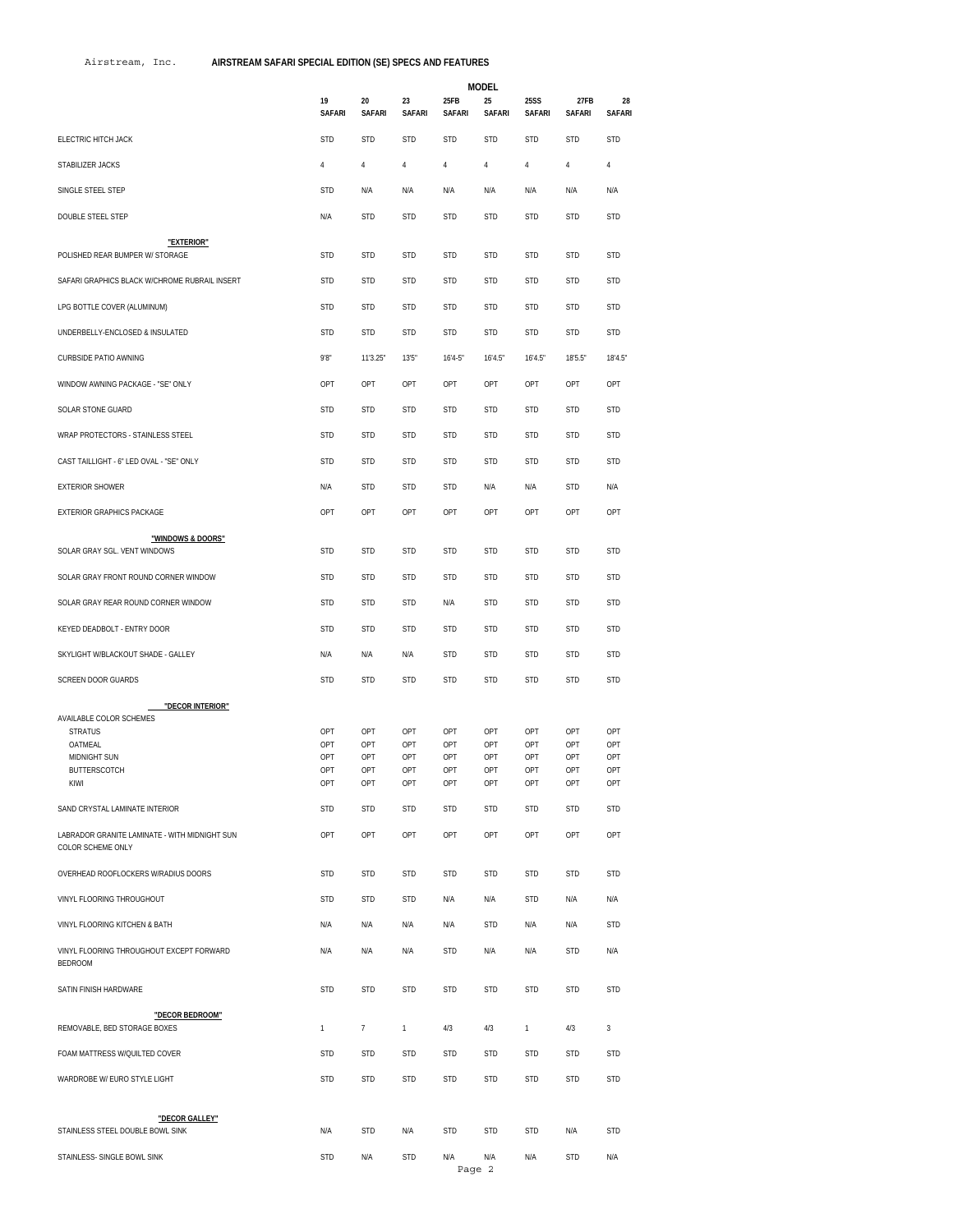## Airstream, Inc. **AIRSTREAM SAFARI SPECIAL EDITION (SE) SPECS AND FEATURES**

|                                                                                     |                                                  |                     |              |                     | <b>MODEL</b>          |                 |                       |                |                     |  |
|-------------------------------------------------------------------------------------|--------------------------------------------------|---------------------|--------------|---------------------|-----------------------|-----------------|-----------------------|----------------|---------------------|--|
|                                                                                     |                                                  | 19<br><b>SAFARI</b> | 20<br>SAFARI | 23<br><b>SAFARI</b> | 25FB<br><b>SAFARI</b> | 25<br>SAFARI    | <b>25SS</b><br>SAFARI | 27FB<br>SAFARI | 28<br><b>SAFARI</b> |  |
| FAUCET W/FILTRATION & SEPARATE SPRAY                                                |                                                  | <b>STD</b>          | <b>STD</b>   | <b>STD</b>          | <b>STD</b>            | <b>STD</b>      | <b>STD</b>            | <b>STD</b>     | <b>STD</b>          |  |
| <b>BI-FOLD RANGE COVER</b>                                                          |                                                  | <b>STD</b>          | <b>STD</b>   | <b>STD</b>          | <b>STD</b>            | <b>STD</b>      | <b>STD</b>            | <b>STD</b>     | <b>STD</b>          |  |
| 74" FRONT DELUXE LOUNGE - CLOTH FABRIC                                              | "DECOR LOUNGE"                                   |                     |              | <b>STD</b>          | N/A                   |                 | <b>STD</b>            | N/A            | N/A                 |  |
| STORAGE BINS BELOW LOUNGE                                                           |                                                  | N/A<br>2            | N/A<br>N/A   | 3                   | $\overline{2}$        | <b>STD</b><br>3 | 3                     | $\overline{2}$ | $\mathfrak{D}$      |  |
| 74" ULTRA LEATHER SOFA                                                              |                                                  | N/A                 | N/A          | OPT                 | N/A                   | OPT             | OPT                   | N/A            | N/A                 |  |
| CREDENZA-ROADSIDE                                                                   |                                                  | N/A                 | N/A          | <b>STD</b>          | N/A                   | <b>STD</b>      | N/A                   | N/A            | N/A                 |  |
| LIFT-UP TABLE ROADSIDE LAMINATED TROPICAL OAK                                       |                                                  |                     |              | <b>STD</b>          | N/A                   | <b>STD</b>      | <b>STD</b>            | N/A            | N/A                 |  |
|                                                                                     |                                                  | N/A<br><b>STD</b>   | N/A<br>N/A   | OPT                 | <b>STD</b>            | N/A             |                       | <b>STD</b>     | N/A                 |  |
| DINETTE (IN LIEU OF SOFA - 23' FLOORPLAN ONLY)<br>"L" LOUNGE W/STORAGE COMPARATMENT |                                                  |                     | N/A          | OPT                 | N/A                   | N/A             | N/A<br>OPT            | N/A            | <b>STD</b>          |  |
|                                                                                     |                                                  | N/A                 |              |                     |                       |                 |                       |                |                     |  |
| SOFA SLEEPER 66" X 46"                                                              |                                                  | N/A                 | N/A          | N/A                 | <b>STD</b>            | N/A             | N/A                   | <b>STD</b>     | N/A                 |  |
| CCC - COMFORT CONTROL CENTER                                                        | "APPLIANCES"                                     | <b>STD</b>          | <b>STD</b>   | <b>STD</b>          | <b>STD</b>            | <b>STD</b>      | <b>STD</b>            | <b>STD</b>     | <b>STD</b>          |  |
| 3-BURNER RANGE W/ OVEN - SILVER                                                     |                                                  | <b>STD</b>          | <b>STD</b>   | <b>STD</b>          | <b>STD</b>            | <b>STD</b>      | <b>STD</b>            | <b>STD</b>     | <b>STD</b>          |  |
|                                                                                     | 3-BURNER COOKTOP - SILVER W/CONVECTION MICROWAVE | OPT                 | OPT          | N/A                 | OPT                   | N/A             | N/A                   | OPT            | OPT                 |  |
| MICROWAVE "REGULAR"                                                                 |                                                  | N/A                 | N/A          | <b>STD</b>          | N/A                   | <b>STD</b>      | <b>STD</b>            | N/A            | N/A                 |  |
| CONVECTION MICROWAVE (REPLACES REGULAR<br>MICROWAVE - OVER REFRIGERATOR)            |                                                  | N/A                 | N/A          | OPT                 | N/A                   | N/A             | N/A                   | N/A            | N/A                 |  |
| MICROWAVE IN SLIDE OUT PANTRY                                                       |                                                  | N/A                 | N/A          | N/A                 | N/A                   | N/A             | N/A                   | OPT            | N/A                 |  |
| CEILING VENT (NON-POWERED)                                                          |                                                  | 1                   | 1            | 1                   | $\mathbf{1}$          | $\mathbf{1}$    | 1                     | 1              | 1                   |  |
| FANTASTIC ROOF VENT                                                                 |                                                  | $\mathbf{1}$        | 1            | $\mathbf{1}$        | 1                     | $\mathbf{1}$    | $\mathbf{1}$          | 1              | 1                   |  |
| 2ND FANTASTIC FAN                                                                   |                                                  | OPT                 | OPT          | OPT                 | OPT                   | OPT             | OPT                   | OPT            | OPT                 |  |
| BATH EXHAUST FAN (12 VOLT)                                                          |                                                  | <b>STD</b>          | <b>STD</b>   | <b>STD</b>          | <b>STD</b>            | <b>STD</b>      | <b>STD</b>            | <b>STD</b>     | <b>STD</b>          |  |
| 4.0 CUBIC FT. 2-WAY AUTO REFRIGERATOR, 1 DOOR                                       |                                                  | <b>STD</b>          | <b>STD</b>   | N/A                 | N/A                   | N/A             | N/A                   | N/A            | N/A                 |  |
| 5.0 CUBIC FT. 2-WAY AUTO REFRIGERATOR,1 DOOR                                        |                                                  | N/A                 | N/A          | <b>STD</b>          | N/A                   | N/A             | N/A                   | N/A            | N/A                 |  |
| 7.0 CUBIC FT. 2-WAY AUTO REFRIGERATOR, 2 DOORS                                      |                                                  | N/A                 | N/A          | N/A                 | <b>STD</b>            | <b>STD</b>      | <b>STD</b>            | <b>STD</b>     | <b>STD</b>          |  |
| PROBELESS TANK MONITORING SYSTEM-WALL MOUNT                                         |                                                  | <b>STD</b>          | <b>STD</b>   | <b>STD</b>          | <b>STD</b>            | <b>STD</b>      | <b>STD</b>            | <b>STD</b>     | <b>STD</b>          |  |
| 6 GALLON WATER HEATER (ELECTRONIC IGNITION)                                         |                                                  | <b>STD</b>          | <b>STD</b>   | <b>STD</b>          | <b>STD</b>            | <b>STD</b>      | <b>STD</b>            | <b>STD</b>     | <b>STD</b>          |  |
| <b>FIRE EXTINGUISHER</b>                                                            |                                                  | <b>STD</b>          | <b>STD</b>   | <b>STD</b>          | <b>STD</b>            | <b>STD</b>      | <b>STD</b>            | <b>STD</b>     | <b>STD</b>          |  |
| LPG DETECTOR                                                                        |                                                  | <b>STD</b>          | <b>STD</b>   | <b>STD</b>          | <b>STD</b>            | <b>STD</b>      | <b>STD</b>            | <b>STD</b>     | <b>STD</b>          |  |
| SMOKE DETECTOR                                                                      |                                                  | <b>STD</b>          | <b>STD</b>   | <b>STD</b>          | <b>STD</b>            | <b>STD</b>      | <b>STD</b>            | <b>STD</b>     | <b>STD</b>          |  |
| CARBON MONOXIDE DETECTOR                                                            |                                                  | <b>STD</b>          | <b>STD</b>   | <b>STD</b>          | <b>STD</b>            | <b>STD</b>      | <b>STD</b>            | <b>STD</b>     | <b>STD</b>          |  |
| REMOTE GENERATOR READY                                                              |                                                  | N/A                 | N/A          | N/A                 | OPT                   | OPT             | OPT                   | OPT            | OPT                 |  |
|                                                                                     | "ENTERTAINMENT & SOUND SYSTEM"                   |                     |              |                     |                       |                 |                       |                |                     |  |
| SPEAKERS, MOUNTED & WIRED (4EA)                                                     |                                                  | <b>STD</b>          | <b>STD</b>   | <b>STD</b>          | <b>STD</b>            | <b>STD</b>      | <b>STD</b>            | <b>STD</b>     | <b>STD</b>          |  |
| SONY AM/FM/CD RECEIVER W/CD CONTROLLER:<br>52W MAX X 4 HIGH POWER OUTPUT,           |                                                  | <b>STD</b>          | <b>STD</b>   | <b>STD</b>          | <b>STD</b>            | <b>STD</b>      | <b>STD</b>            | <b>STD</b>     | <b>STD</b>          |  |
| T.V. READY: INCLUDES TV ANTENNA & OUTLETS                                           |                                                  | STD(1)              | STD (3)      | STD(2)              | STD(2)                | STD(2)          | STD(2)                | STD(2)         | STD(2)              |  |
| SATELLITE PREWIRE                                                                   |                                                  | <b>STD</b>          | <b>STD</b>   | <b>STD</b>          | <b>STD</b>            | <b>STD</b>      | <b>STD</b>            | <b>STD</b>     | <b>STD</b>          |  |
| PREMIUM AUDIO UPGRADE PACKAGE<br>10 DISC CD CHANGER<br>100 WATT ACTIVE SUBWOOFER    |                                                  | OPT                 | OPT          | OPT                 | OPT                   | OPT             | OPT                   | OPT            | OPT                 |  |
| PREMIUM AUDIO/VIDEO UPGRADE PKG W/19" TV<br>6.5", 2-WAY SPEAKERS (2PR)              | 52W MAX AM/FM/CD/DVD/CD CONTROLLER RECEIVER      | OPT                 | OPT          | OPT                 | OPT                   | OPT             | OPT                   | OPT            | OPT                 |  |